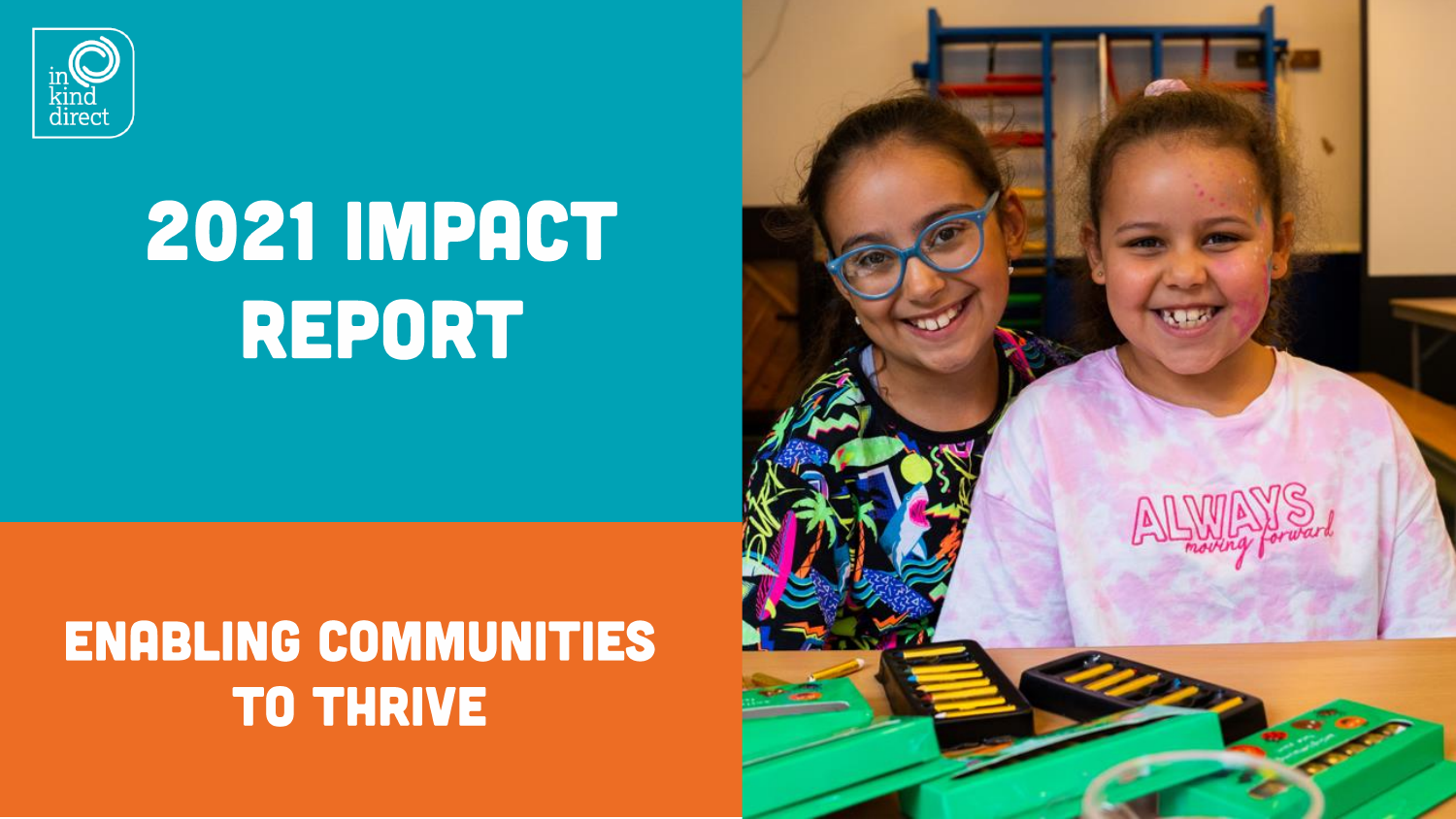

### 2021 AT A GLANCE

#### WE BELIEVE EVERYONE DESERVES ACCESS TO LIFE'S ESSENTIALS AND THAT NO **USABLE PRODUCT SHOULD GO TO WASTE.**



Throughout 2021 we secured thousands of donations of products, from hygiene to technology, which we then distributed to over 3,100 charitable organisations across the UK to support people in their local communities.

Nearly 70% of the charities from our network work with people with mental health problems and over 50% with physical health issues.

In 2021 we distributed thousands of coats to help children stay warm during winter, millions of cleaning products to help charitable organisations to keep their premises clean and safe, educational items for children across the country and millions of cosmetic products to boost confidence and self-esteem.

3.198 **ORGANISATIONS SUPPORTED** 

### 249,000

**PEOPLE SUPPORTED EVERY WEEK** 

£**SAVINGS FOR OUR NETWORK**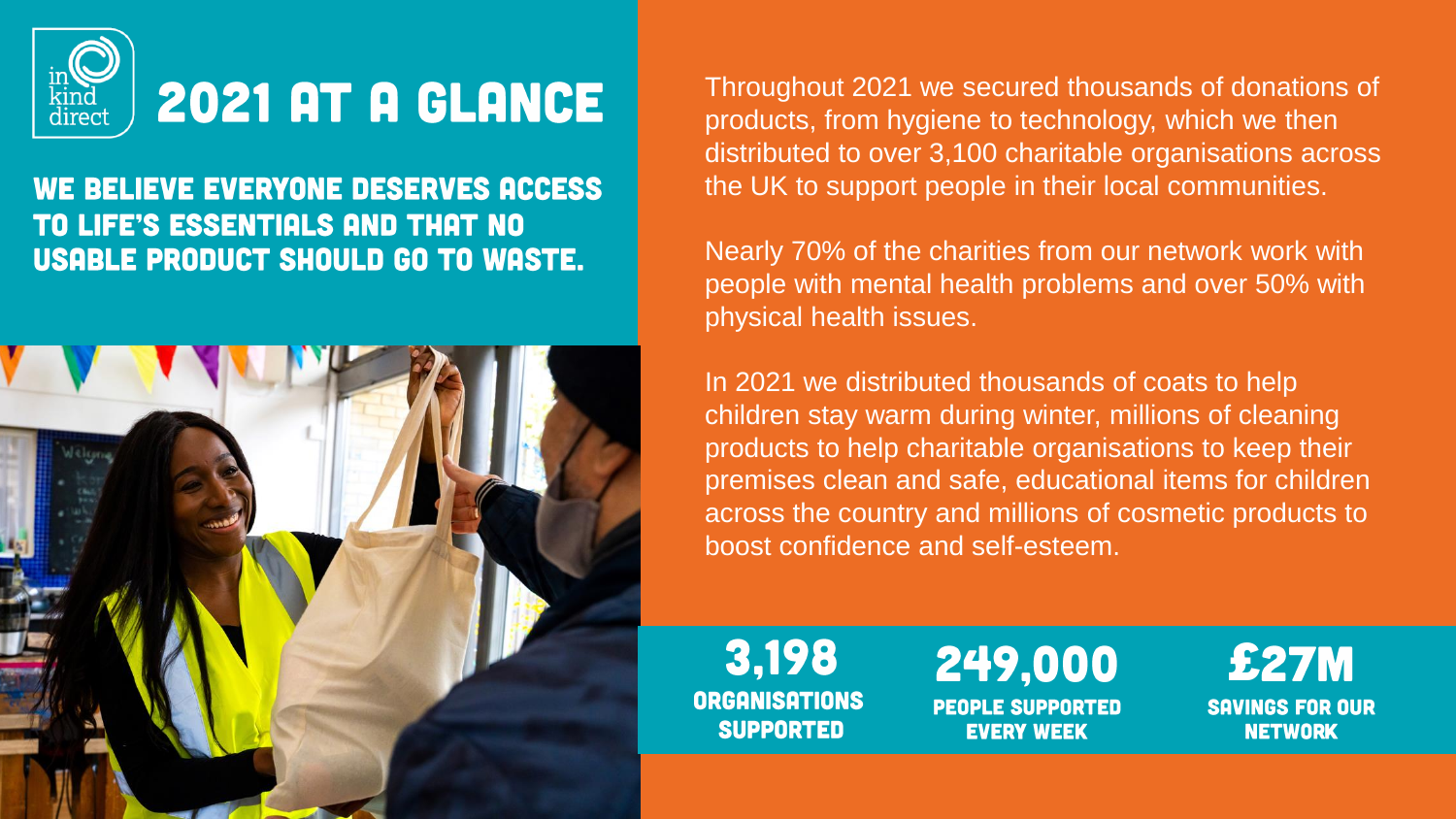

## OUR CAMPAIGNS

#### **#commUNITY**

From February to April 2021, we secured millions of products to support our charitable organisations during the 3<sup>rd</sup> lockdown and enable them to reopen safely when restrictions eased. We distributed household cleaning, personal hygiene products, kettles, hoovers, kitchen sets, PPE, hot refreshments and snacks.

#### **Summer of Play**

Understanding that 92%\* of children had changed the way they play during the pandemic, we partnered with Save the Children to give children the much-needed Summer of Play they deserve. We distributing **60,000 products**  including toys, games, sport supplies, Micro Scooters and books across our network to encourage fun, creativity.

#### **Warmth this Winter**

Based on the insights from our autumn charitable network survey, we distributed 75,000 products from 1<sup>st</sup> Nov - 3<sup>rd</sup> Dec including coats, hats and gloves, children's gifts, make up and perfume, in addition to everyday core essentials like laundry cleaner, handwash and shampoo.



## the #SummerOfPlay they deserve

Let's give children

Spreading<br>warmth this winter

Beano Brain research commissioned by Sail